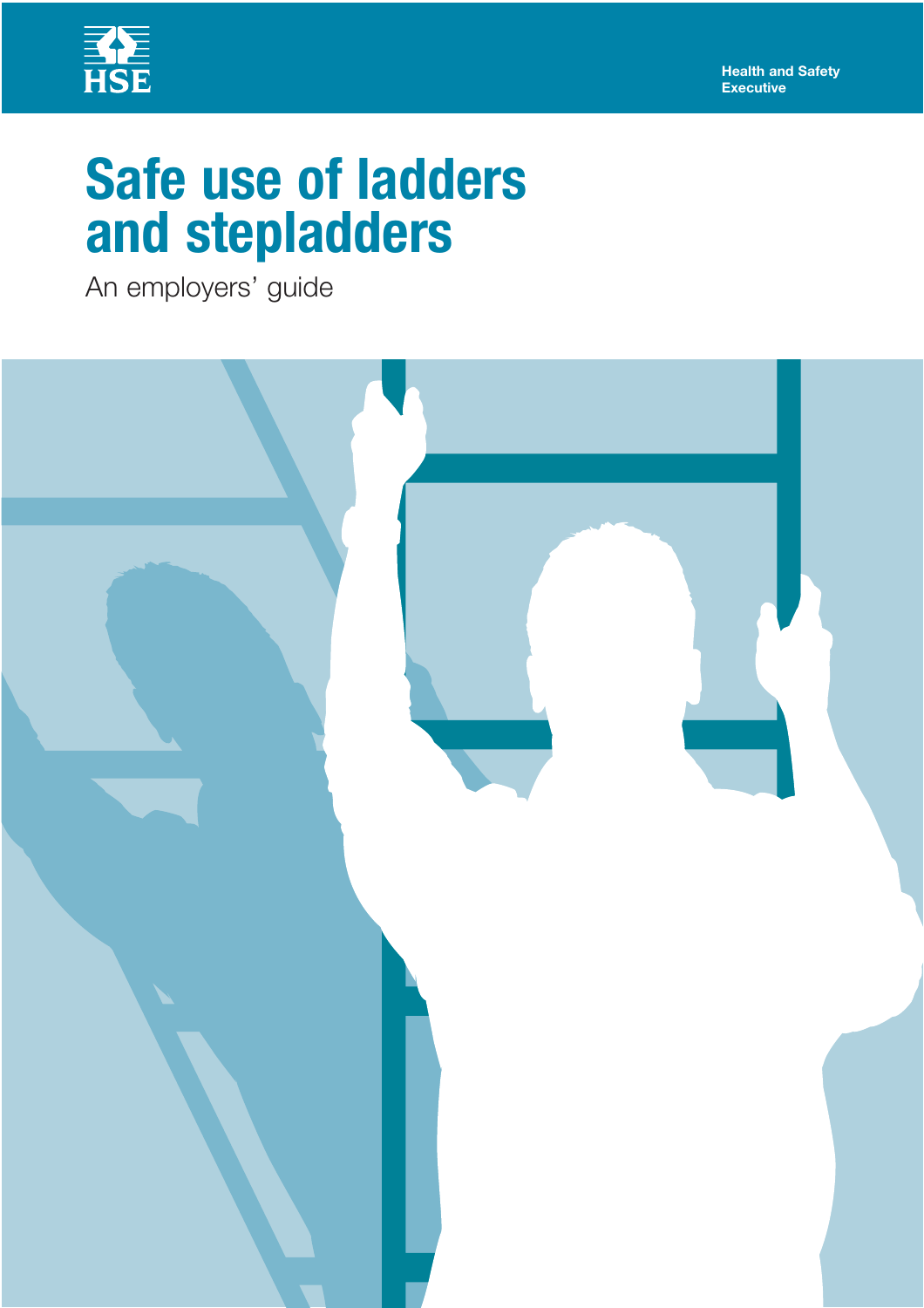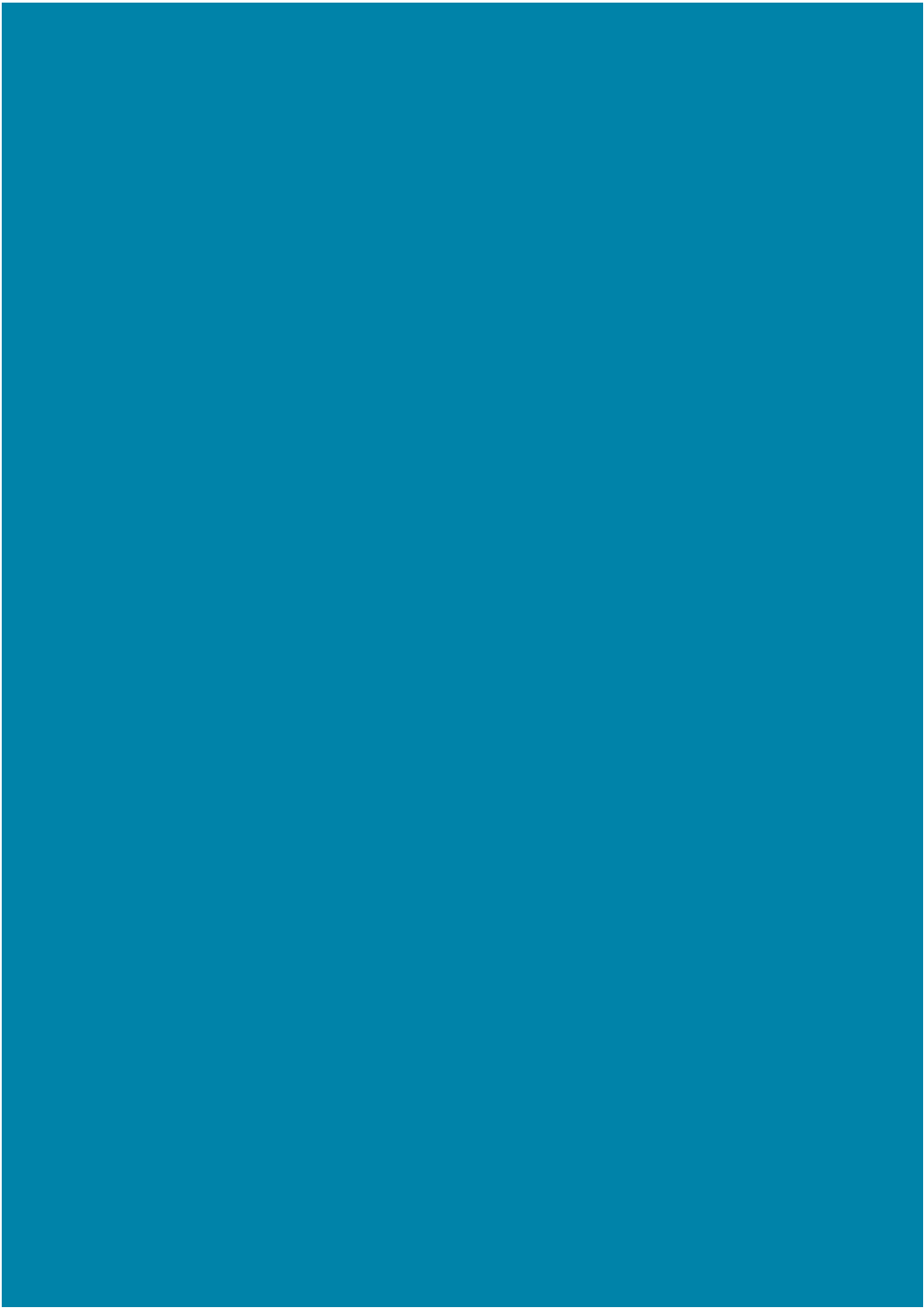### Introduction

1 A third of all reported fall-from-height incidents involve ladders and stepladders, on average this accounts for **14 deaths** and **1200 major injuries** to workers each year. Many of these injuries are caused by inappropriate or incorrect use of the equipment. This guidance is to help employers:

- know when to use a ladder;
- decide how to go about selecting the right sort of ladder for the particular job;
- understand how to use it;
- know how to look after it; and
- take sensible safety precautions.

2 HSE believes that misuse of ladders at work can be partly explained by the way they are used in the home. As with all work equipment, users need adequate information and training to be able to use ladders and stepladders safely. Adequate supervision is needed so that safe practices continue to be used.

3 This guidance does not apply to fixed ladders (on buildings, plant or vehicles), other types of fixed access (step irons etc), specialist rescue ladders used by the fire service, roof ladders, step stools, warehouse steps/mobile stairs, or temporary or permanent stairs.

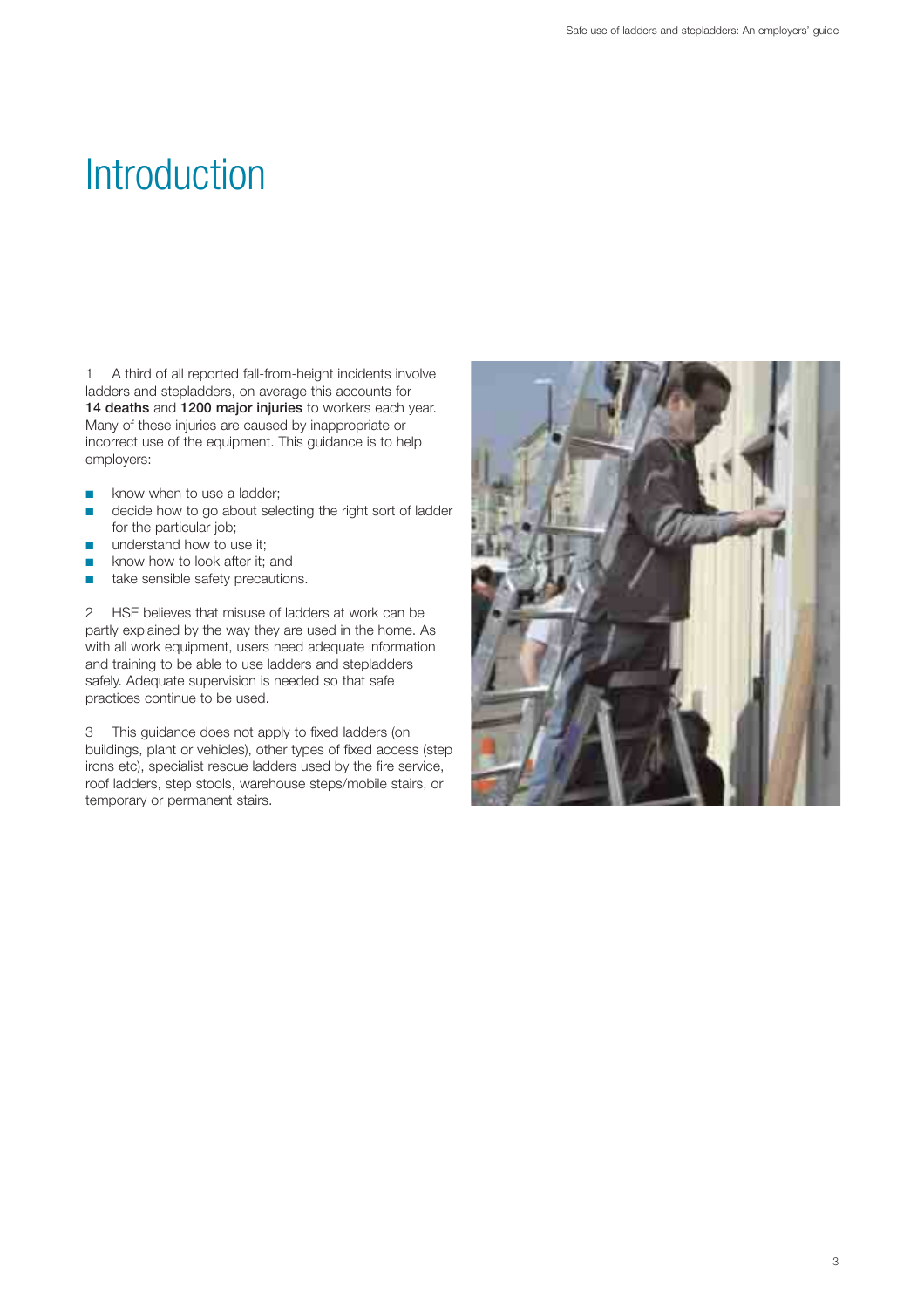## When is a ladder the most suitable access equipment?



**Figure 1a** *Incorrect - overreaching and not maintaining three points of contact*

4 This selection process has to take into account the hierarchy of controls:<sup>1</sup>

- firstly to avoid work at height where possible;
- then to prevent falls from height; and, failing that,
- to reduce the consequences of a fall.

5 Where work at height is necessary you need to justify whether a ladder or stepladder is the most suitable access equipment compared to other access equipment options. You do this by using risk assessment and the hierarchy of controls.

6 When considering whether it could be appropriate to use a ladder or stepladder, you need to consider the following factors.

### **Is it a suitable activity?**

7 This refers to the type of work and its duration. As a guide, **only** use a ladder or stepladder:

- in one position for a maximum of 30 minutes;
- for 'light work' they are not suitable for strenuous or heavy work. If a task involves a worker carrying more than 10 kg (a bucket of something) up the ladder or steps it



**Figure 1b** *Correct - user maintaining three points of contact*

will need to be justified by a detailed manual handling assessment;

- where a handhold is available on the ladder or stepladder;
- where you can maintain three points of contact (hands and feet) at the working position. On a **ladder** where you cannot maintain a handhold, other than for a brief period of time, other measures will be needed to prevent a fall or reduce the consequences of one. On **stepladders** where a handhold is not practicable a risk assessment will have to justify whether it is safe or not (see paragraph 10 for details).
- 8 On a ladder or stepladder **do not**:
- overload it the person and anything they are taking up should not exceed the highest load stated on the ladder;
- overreach keep your belt buckle (navel) inside the stiles and both feet on the same rung throughout the task (see Figures 1a and 1b).
- 9 When working on **stepladders** you should avoid work that imposes a side loading, such as side-on drilling through solid materials (eg bricks or concrete), by having the steps facing the work activity (see Figures 2a and 2b). Where side-on loadings cannot be avoided you should prevent the steps from tipping over, for example by tying the steps to a suitable point. Otherwise a more suitable type of access equipment should be used.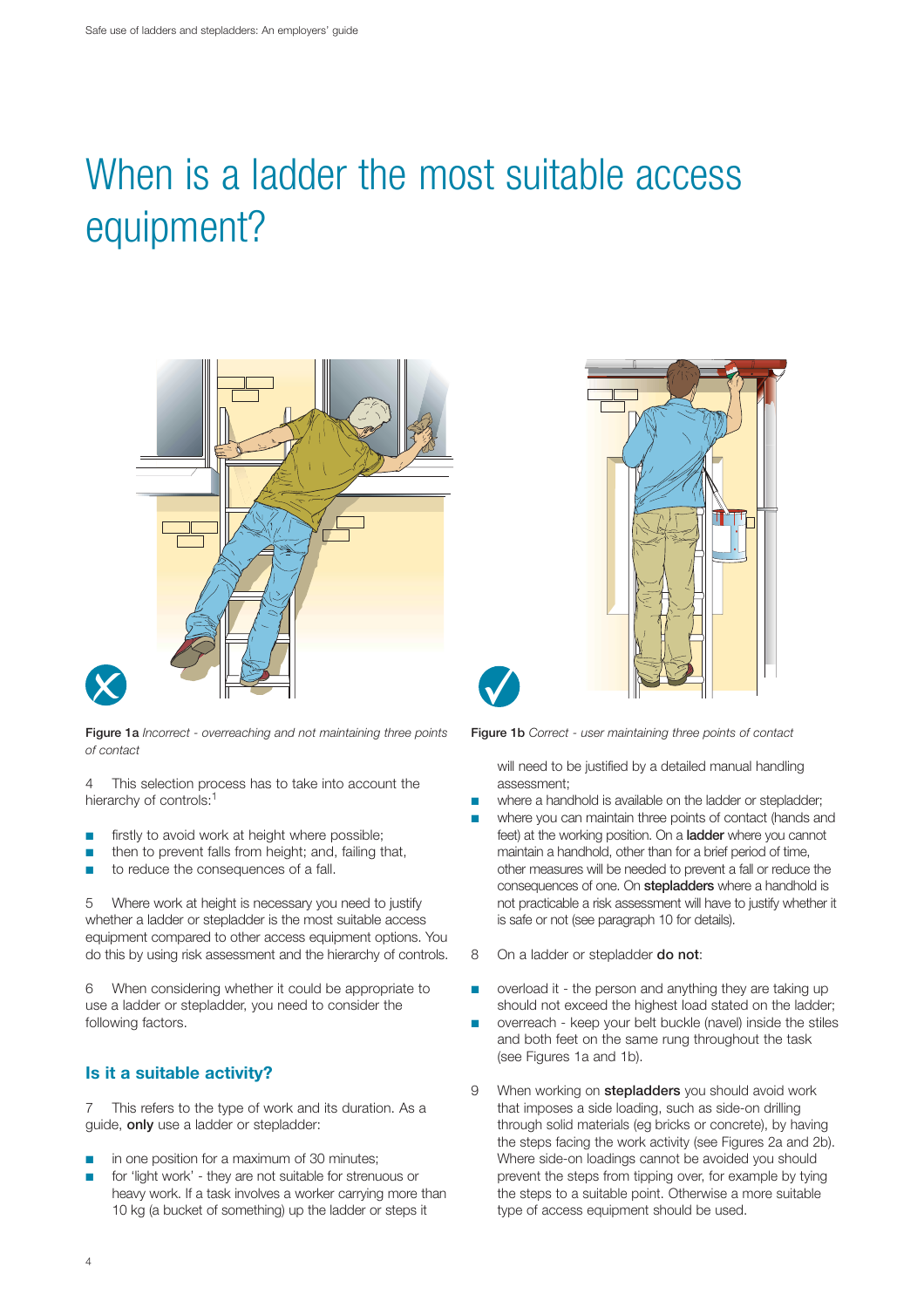



**Figure 2a** *Incorrect - steps side-on to work activity*

10 You should also avoid holding items when climbing (for example by using tool belts):

- on a **ladder** where you must carry something you must have one free hand to grip the ladder;
- on a **stepladder** where you cannot maintain a handhold (eg putting a box on a shelf), the use of a stepladder will have to be justified by taking into account:
	- the height of the task;
	- a safe handhold still being available on the stepladder;
	- whether it is light work (see paragraph 7);
	- whether it avoids side loading (see paragraph 9);
	- whether it avoids overreaching (see paragraph 8);
	- whether the user's feet are fully supported; and
	- whether you can tie the stepladder (see paragraph 16).



### **Selecting/buying safe ladders and stability devices**

11 When buying a new ladder, think about the worst type of surface conditions you come across (eg smooth, wet floor tiles). Manufacturers should be able to indicate the types of surfaces their products are intended to be used on when they are unsecured (untied). Only buy the ladder and associated stability devices that suppliers/manufacturers can confirm will be stable enough to be used unsecured in your worse-case scenario, otherwise you will need to take additional measures to secure it (see paragraphs 14-16).

12 HSE and DTI recommend Class  $1^{2,3}$  'Industrial' or EN1314 ladders or stepladders for use at work. Make sure the ladder is a suitable size for the work (see paragraphs 9 and 22).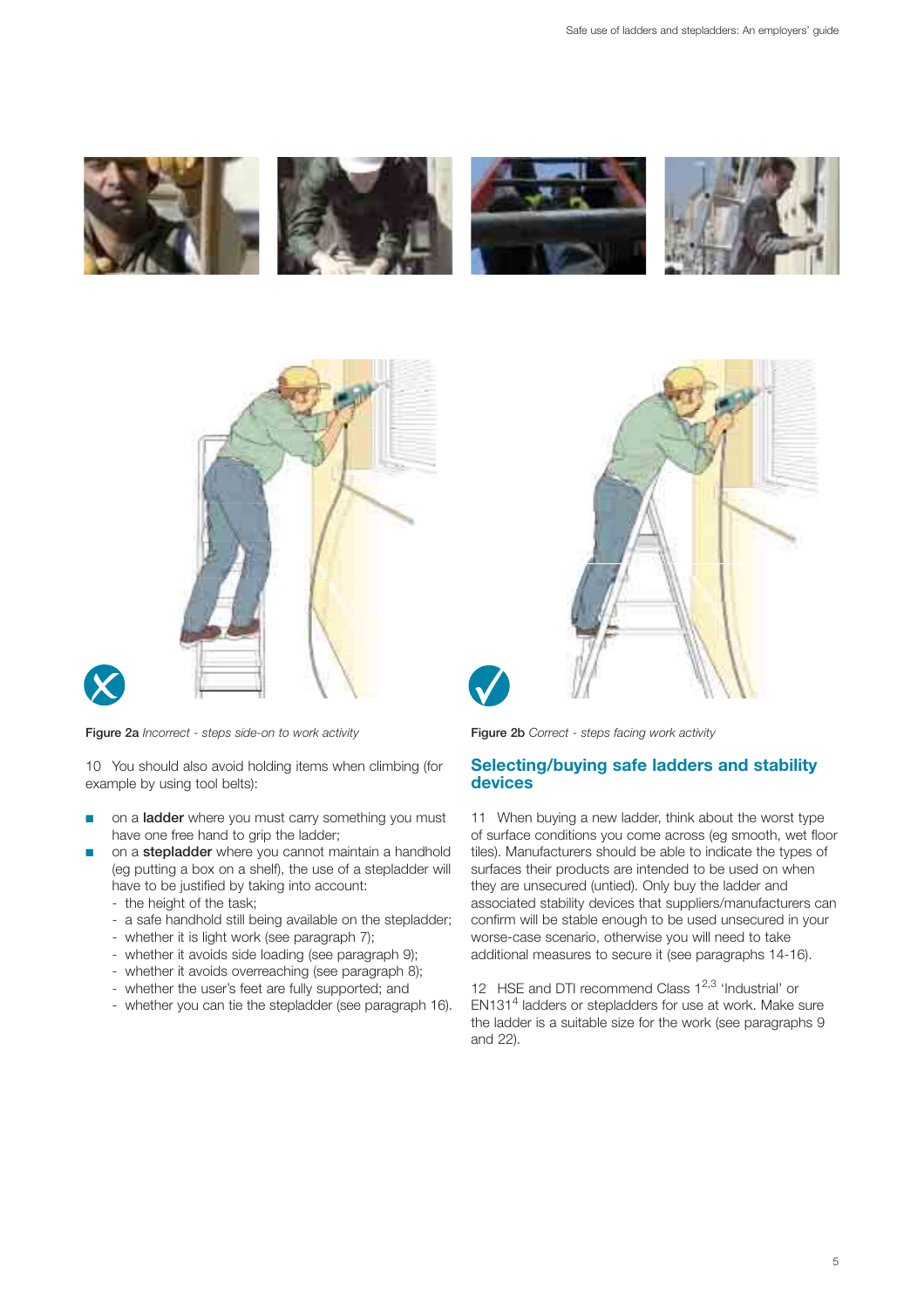### Is it a safe place to use a ladder or stepladder?

13 This covers the specific place where you are going to set up and use it. As a guide, **only** use a ladder or stepladder:

- on firm ground or spread the load (eg use a board);
- on level ground for **stepladders** refer to the manufacturer's instructions, for **ladders** the maximum safe ground slopes on a suitable surface (unless the manufacturer states otherwise) are as follows:
	- side slope  $16^{\circ}$  but the rungs still need to be levelled (see Figure 3);
	- back slope  $6^{\circ}$  (see Figure 3);



**Figure 3** *Ladder showing maximum angles at 160 on a slide slope and 60 on a back slope*

- on clean, solid surfaces (paving slabs, floors etc). These need to be clean (no oil, moss or leaf litter) and free of loose material (sand, packaging materials etc) so the feet can grip. Shiny floor surfaces can be slippery even without contamination;
- where it has been secured.
- 14 The options for securing a **ladder** are as follows:
- tie the ladder to a suitable point, making sure both stiles are tied, see Figures 4, 5, 6 and 7;
- where this is not practical, use a safe, unsecured ladder or a ladder supplemented with an effective ladder stability device (see paragraph 11);
- if this is not possible, then securely wedge the ladder, eg against a wall;
- if none of the above can be achieved, foot the ladder. Footing is the last resort and should be avoided, where reasonably practicable, by the use of other access equipment.



**Figure 4** *Ladder tied at top stiles (correct for working on, not for access)*



**Figure 5** *Tying part way down*

✓



**Figure 6** *Tying near the base*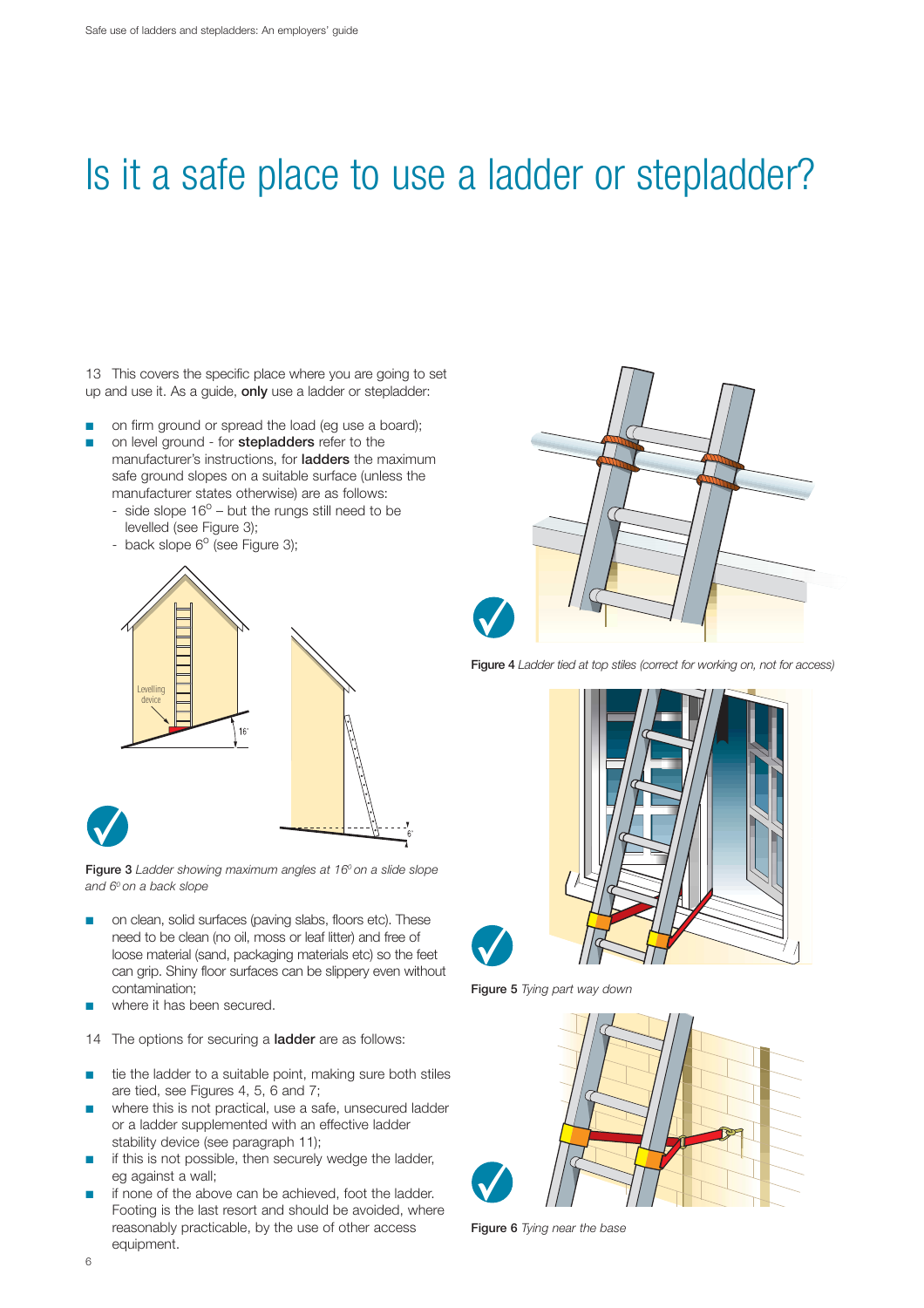

**Figure 7** *Securing at the base*

✓

✓

15 **Ladders** used for access to another level should be tied (see Figure 8). **Stepladders** should not be used for access to another level unless they have been designed for this.



**Figure 8** *Access ladders should be tied and extend at least 1 m above the landing point to provide a secure handhold*

16 Consider tying a **stepladder** where possible and advantageous to the task (eg side-on working or where two free hands are needed).

- 17 You should **only** use ladders or stepladders:
- where they will not be struck by vehicles, by protecting them with suitable barriers or cones;
- where they will not be pushed over by other hazards such as doors or windows, by securing doors (not fire exits) and windows where possible. If this is impractical, have a person standing guard at a doorway, or inform workers not to open windows until they are told to do so;
- where pedestrians are prevented from walking under them or near them, by using barriers, cones or, as a last resort, a person standing guard at the base;
- where **ladders** can be put up at the correct angle of 75<sup>o</sup>. To judge the angle use the angle indicator marked on the stiles of some ladders or the 1 in 4 rule (1 unit out for every 4 units up, as shown in Figure 10);
- where the restraint devices on **stepladders** can be fully opened. Any locking devices must also be engaged.

18 On a ladder or stepladder:

- don't work within 6 m horizontally of any overhead power lines, unless the line owner has made them dead or protected with temporary insulation. If this is a regular activity, find out if the lines can be moved;
- always use a non-conductive ladder or steps for any necessary<sup>5</sup> live electrical work;
- don't rest **ladders** against weak upper surfaces (eg glazing or plastic gutters). Alternatively, you can use effective spreader bars or effective stand-offs (see Figure 9).



**Figure 9** *Stand-off device and working maximum height on a ladder*



**Figure 10** *Ladder showing correct 1 in 4 angle (means of securing omitted for clarity)*

✓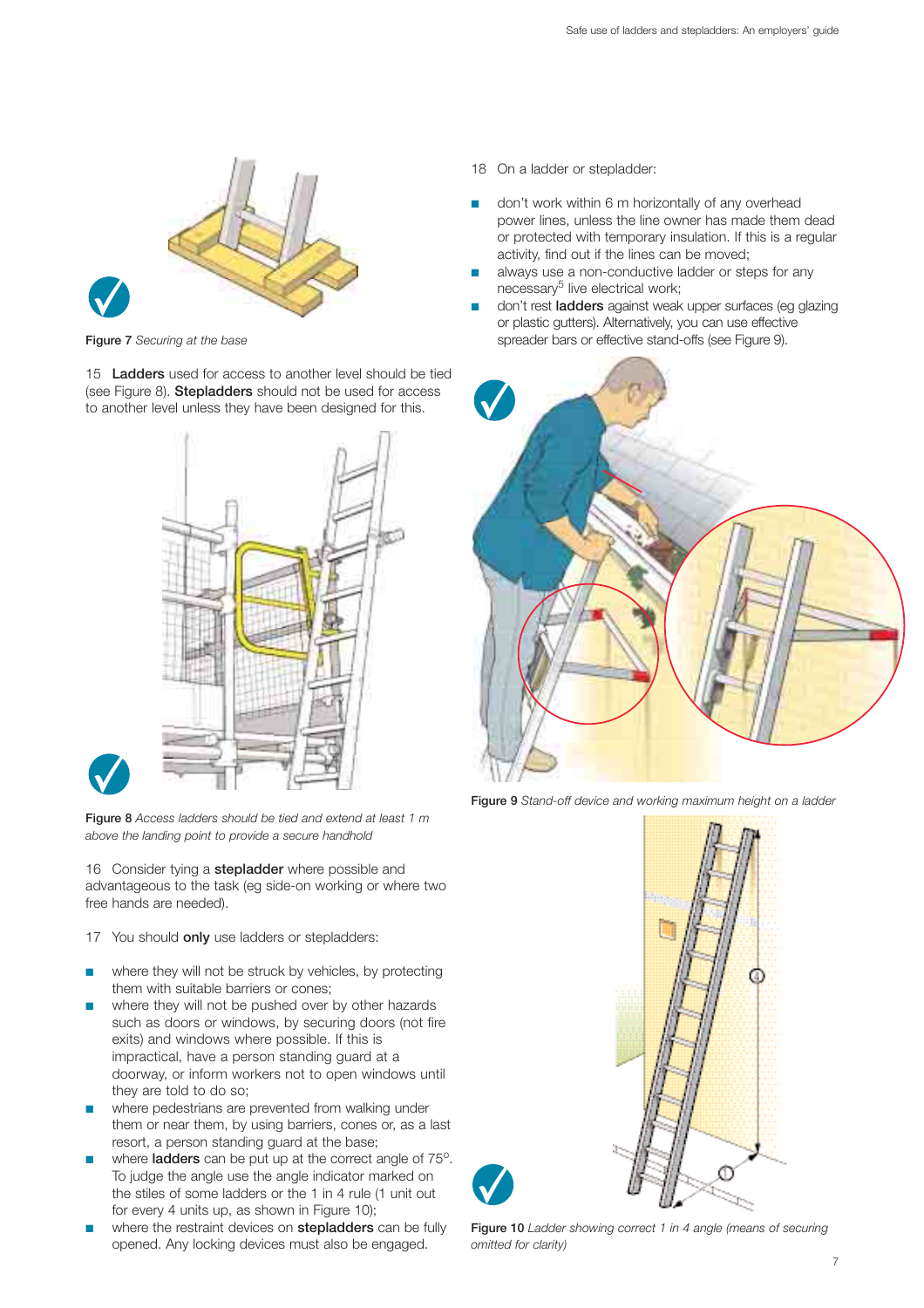### Is the ladder or stepladder safe to be used?

19 Establish the ladder or stepladder is in a safe condition before using it. As a guide, **only** use ladders or stepladders that:

- have no visible defects. They should have a pre-use check each working day;
- have a current detailed visual inspection. These should be done in accordance with the manufacturer's instructions. Ladders that are part of a scaffold system still have to be inspected every seven days;
- are suitable for work use. Use Class  $1^{2,3}$  or EN 131<sup>4</sup> ladders or stepladders at work because domestic (Class  $3^{2,3}$ ) ones are not normally suitable for use at work;
- have been maintained and stored in accordance with the manufacturer's instructions.

### **What are pre-use checks and detailed visual inspections?**

20 Both are looking for obvious visual defects, they only differ in detail. Both can be done in-house (pre-use checks should be part of a user's training). Detailed visual inspections should be recorded. Ladder stability devices and other accessories should be pre-use checked and inspected in accordance with the manufacturer's instructions. Ladder and stepladder feet must be part of the pre-use check. Ladder feet are essential for preventing the base of the ladder slipping. Missing stepladder feet cause it to wobble. The feet should be:

- in good repair (not loose, missing, splitting, excessively worn, secure etc); and
- clean the feet should be in contact with the ground.

21 Ladder feet should also be checked when moving from soft/dirty ground (eg dug soil, loose sand/stone, a dirty workshop) to a smooth, solid surface (eg paving slabs), to ensure the foot material and not the dirt (eg soil, embedded stones or swarf) is making contact with the ground.

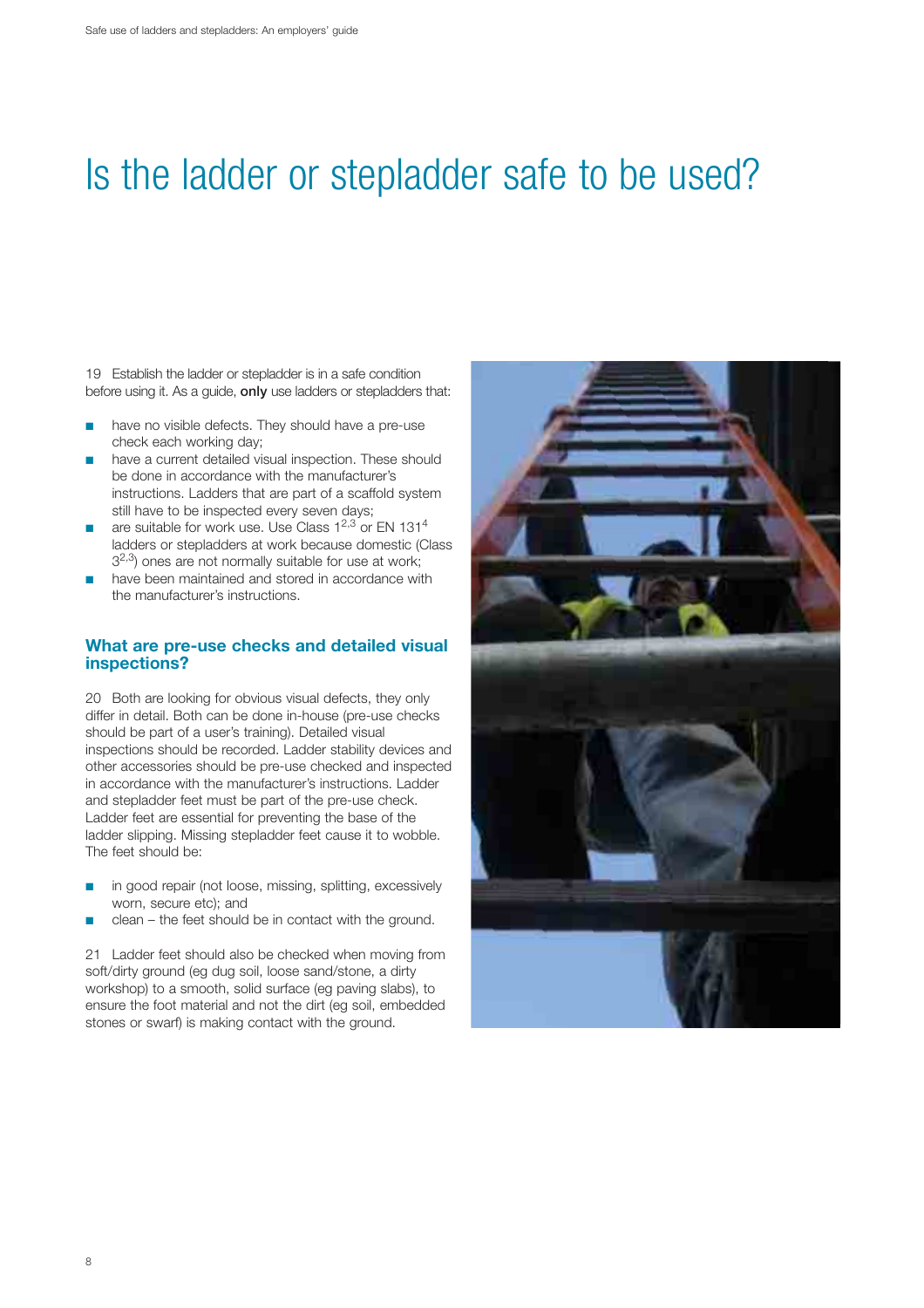### Do my ladder-users know how to use them safely?

22 These are common issues about setting up and using ladders under the direct control of the user. Users should also be aware of the limitations covered in the other headings. People should **only** use a ladder, stepladder or stability device if:

- they are competent users should be trained and instructed to use the equipment safely;
- the ladder or stepladder is long enough for **ladders**:
	- don't use the top three rungs (see Figure 9);
	- ladders used for access should project at least 1 m above the landing point and be tied; alternatively a safe and secure handhold should be available (see Figure 8):

#### for **stepladders**:

- don't use the top two steps of a stepladder, unless a suitable handrail is available on the stepladder (See Figure 11);
- don't use the top three steps of swing-back or double-sided stepladders, where a step forms the very top of the stepladder (see Figure 12);
- the ladder or stepladder rungs or steps are level. This can be judged by the naked eye. **Ladders** can be levelled using specially designed devices but not by using bits of brick or whatever else is at hand;
- the weather is suitable do not use them in strong or gusting winds (follow the manufacturer's safe working practices);
- they are wearing robust, sensible footwear (eg safety shoes/boots or trainers). Shoes should not have the soles hanging off, have long or dangling laces, or be thick with mud or other slippery contaminants;
- they know how to prevent members of the public and other workers from using them;
- they are fit certain medical conditions or medication, alcohol or drug abuse could stop them from using ladders. If you are in any doubt, speak to an occupational health professional;
- they know how to tie a ladder or stepladder properly.
- 23 On a ladder or stepladder, **don't**:
- move them while standing on the rungs/steps:
- support them by the rungs or steps at the base;
- slide down the stiles;
- stand them on moveable objects, such as pallets, bricks, lift trucks, tower scaffolds, excavator buckets, vans, or mobile elevating work platforms;
- extend a ladder while standing on the rungs.



**Figure 11** *Correct - two clear rungs. Don't work any higher up this type of stepladder*



**Figure 12** *Correct - three clear steps. Don't work any higher up this type of stepladder*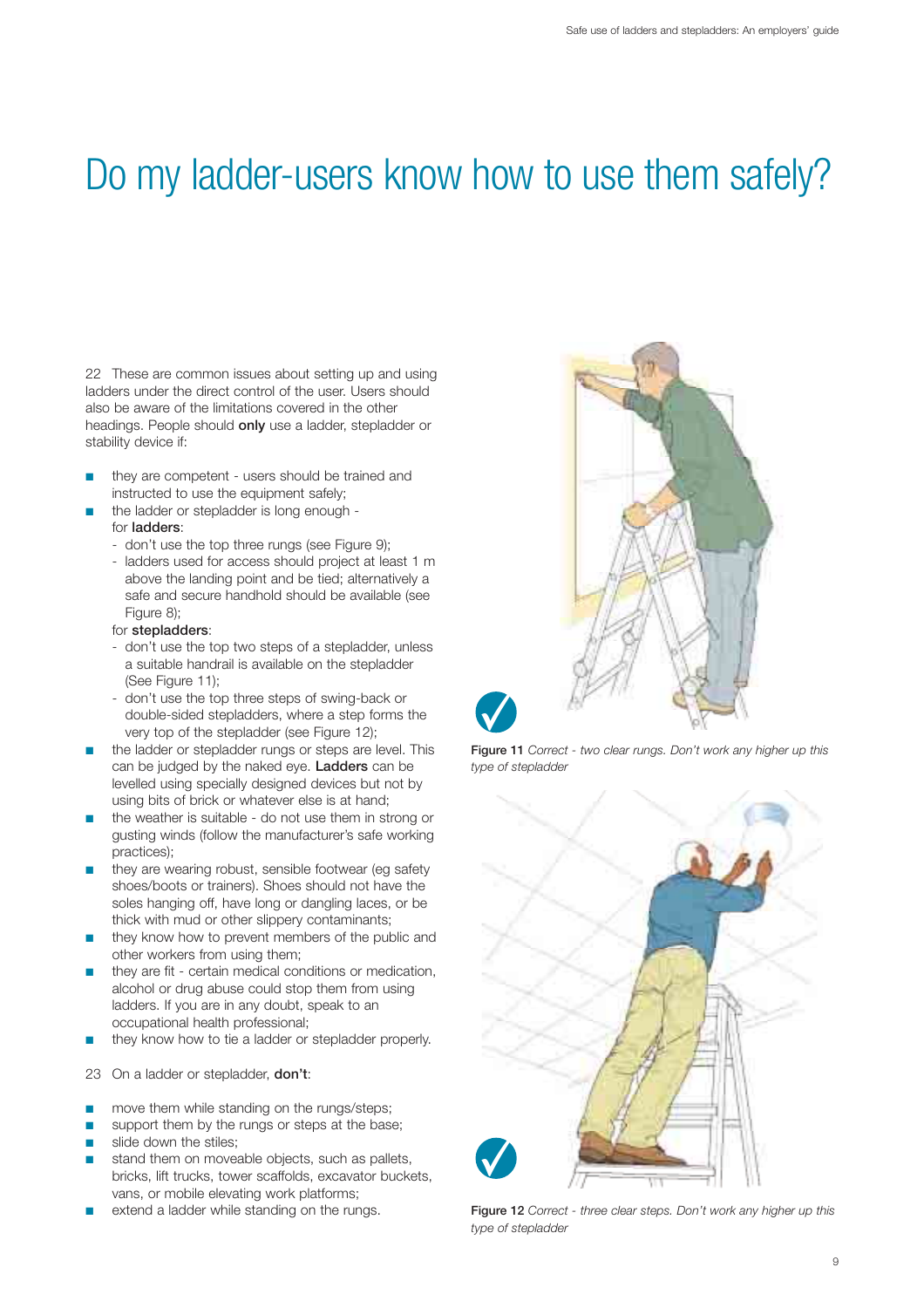### References and further reading

#### **References**

1 *The Work at Height Regulations 2005: A brief guide* Leaflet INDG401 HSE Books 2005 (single copy free or priced packs of 10 ISBN 0 7176 2976 7)

2 BS 1129: 1990 *British standard specification for portable timber ladders, steps, trestles and lightweight stagings* British Standards Institution

3 BS 2037: 1994 *Specification for portable aluminium ladders, steps, trestles and lightweight stagings* British Standards Institution

4 BS EN 131-1 *Ladders.* Part 1: *Specification for terms, types, functional sizes* (1993) and BS EN 131-2 *Ladders.* Part 2: *Specification for requirements, testing, marking* (1993) British Standards Institution

5 *Memorandum of guidance on the Electricity at Work Regulations 1989*. *Guidance on Regulations* HSR25 HSE Books 1989 ISBN 07176 1602 9

### **Further reading**

*A toolbox talk on leaning ladder and stepladder safety* Leaflet INDG403 HSE Books 2005 (single copy free or priced packs of 5 ISBN 07176 6106 7)

*Top tips for ladder safety* Pocket card INDG405 HSE Books 2005 (single copy free or priced packs of 25 ISBN 0 7176 6127 X)

*Evaluating the performance and effectiveness of ladder stability devices* RR205 HSE Books 2004 ISBN 07176 2872 1

*Ergonomics evaluation into the safety of stepladders. Literature and standards review Phase 1* CRR418 HSE Books 2002 ISBN 07176 2302 5

*Ergonomics evaluation into the safety of stepladders. User profile and dynamic testing - Phase 2* CRR423 HSE Books 2002 ISBN 0 7176 2315 1

Falls from height webpages on the HSE website: www.hse.gov.uk/falls/index.htm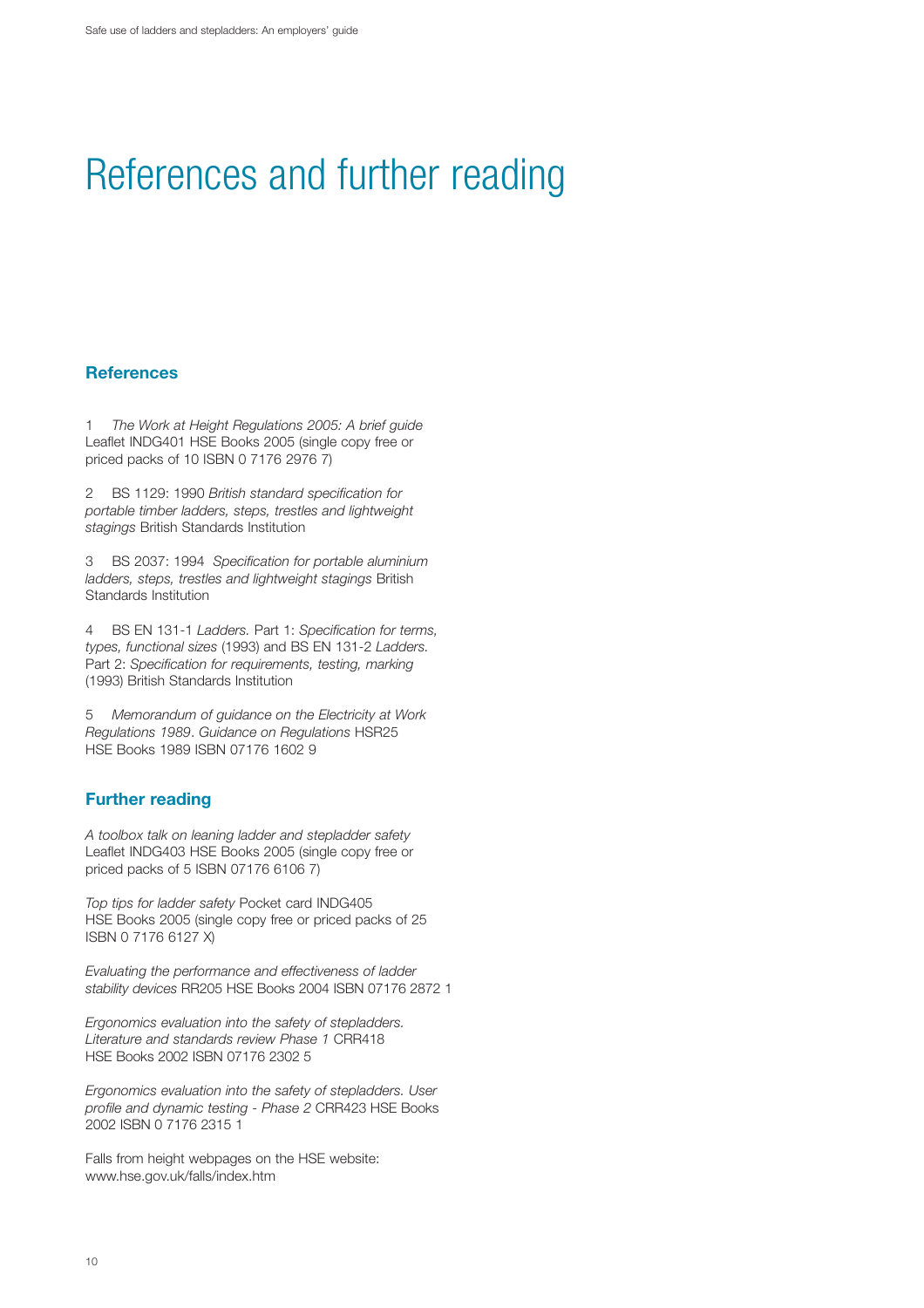